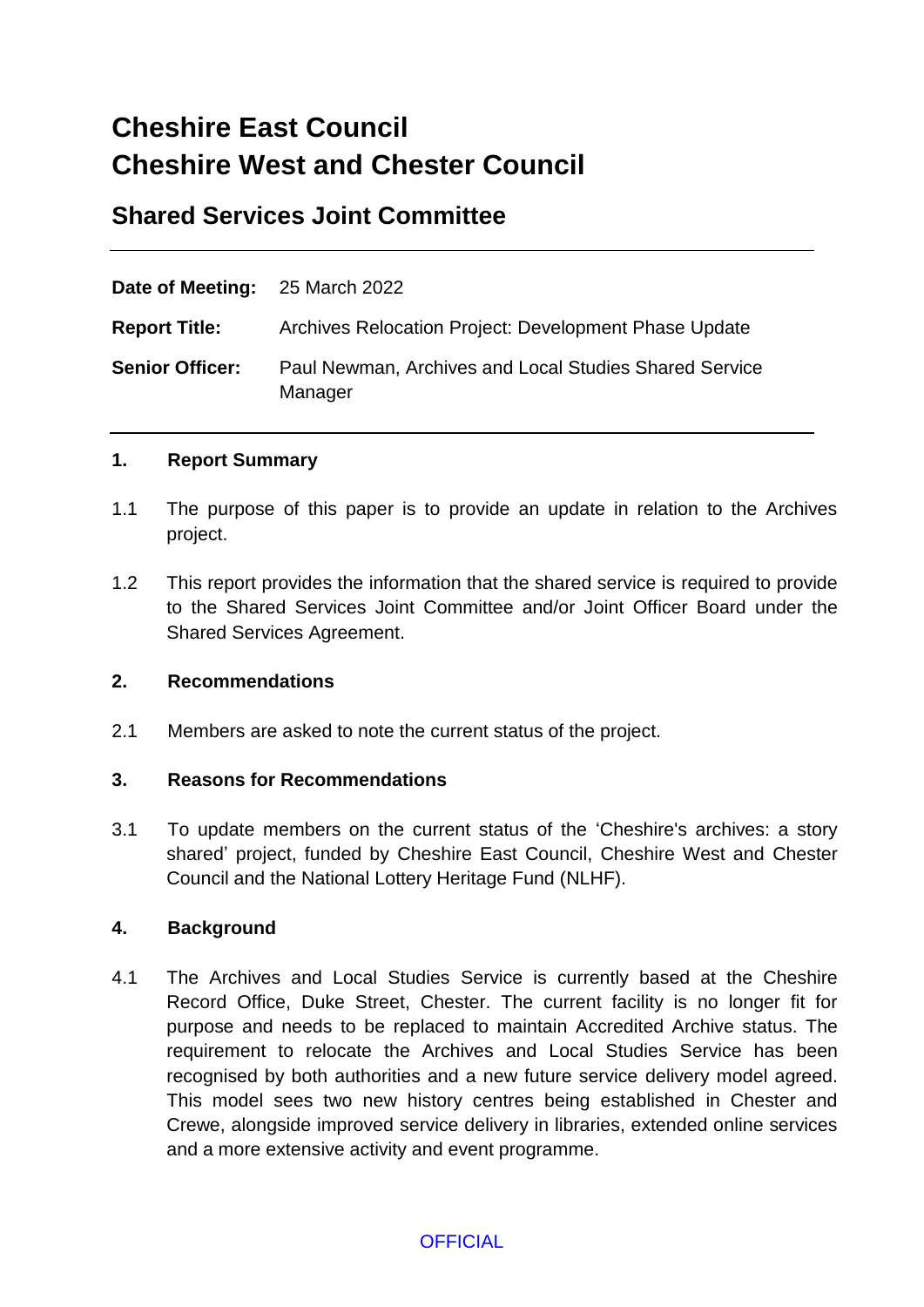- 4.2 A development phase grant application for £544,900 was submitted to NLHF in May 2019. This was successful and permission to start the project was granted in March 2020.
- 4.2 The project is managed through an approved governance arrangement for the shared project. The current development funding, matched by contributions from the two councils, is delivering:
	- Extensive consultation with communities across both Boroughs to inform the delivery phase programme and grant application.
	- Piloting of activities to engage new audiences with archives across the county.
	- The development of detailed plans (to Royal Institute of British Architects RIBA Stage 3) for the proposed new centres in Chester and Crewe, including proposals for interpretation of the collections in exhibitions and in digital formats.
	- A detailed business plan.
	- A delivery phase funding application.
- 4.3 The previous report (Shared Services Joint Committee, November 2021) noted that a formal review of the project was being held with the National Lottery Heritage Fund in December and that this was potentially a pass/fail point. This development phase review was passed successfully and the project is now in its next stage of development. This is an important milestone for the project and gives confidence that it is progressing in the right direction.
- 4.4 Feedback from the review was positive and are helping to shape the remaining work to be carried out during the development phase. The key points were
	- The NLHF were impressed with the level of detailed background work and underlying research and consultation undertaken to develop the project so far.
	- Proposals for future volunteering and training will need to be developed in more detail.
	- Further consideration should be given to the approach to environmental sustainability and provision for nature, in terms of activities, interpretation and building design.
	- Detailed proposals for project governance should be presented when the delivery phase funding bid is submitted.
	- Future operating costs, once business planning is completed, will need to be fully understood and appropriate revenue contributions secured by the time the delivery phase funding bid is submitted (see also 5.2.1).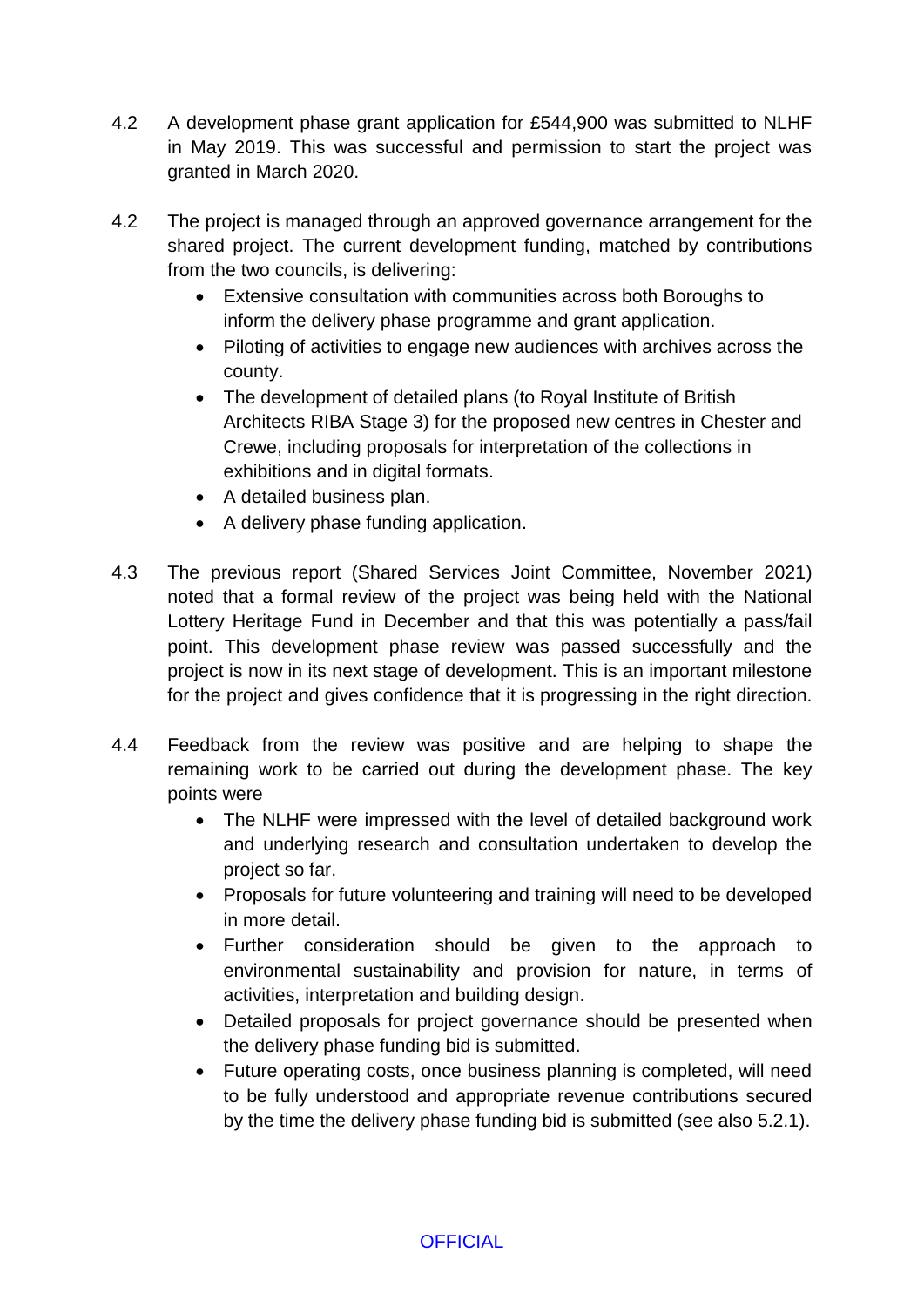- 4.5 Formal notification of the successful review was received in January and work has continued to develop the project. RIBA Stage 3 (for both building design and interpretation design) has started and is timetabled to be completed in the Summer, with planning applications to follow in the Autumn. Further refinement of the project Activity Plan will continue. Once this work has been completed it will then be possible to finalise the business plan.
- 4.6 Currently, the delivery phase funding application is due to be submitted in August, with a decision due in December. If successful, the project team will need to work with NLHF to secure permission to start the project, a process which is estimated to take three months. The delivery of the project would therefore start in April 2023.
- 4.7 Progress reviews with NLHF continue to be held approximately every 3 months and provide an opportunity for the project team to seek guidance and feedback; these meetings help to mitigate any risks to the delivery phase application.

# **5. Implications of the Recommendations**

# **5.1 Legal Implications**

5.1.1 Advice on compliance with grant terms and conditions, the Councils financial and contract procedure rules and on contracts will be sought for the development stage of the project including where necessary appointment of consultants to assist with development of detailed plans to RIBA Stage 3. Legal advice will also be sought on future funding bids to ensure appropriate governance approval.

# **5.2 Finance Implications**

- 5.2.1 Match funding of £592,000 for the development stage is in place, made up of an equal contribution from each Council. Funding for the delivery stage is referenced in both councils' capital programmes, subject to further approvals. The final scheme and future revenue implications would also require approval through existing governance arrangements if the delivery phase funding application is successful.
- 5.2.2 Each Council currently has match funding referenced in its capital programme pipeline, based on a NLHF contribution of £4.5 million. Once the design process is completed and prior to submission of the funding application, an updated business case will be submitted taking account of the actual projected build costs.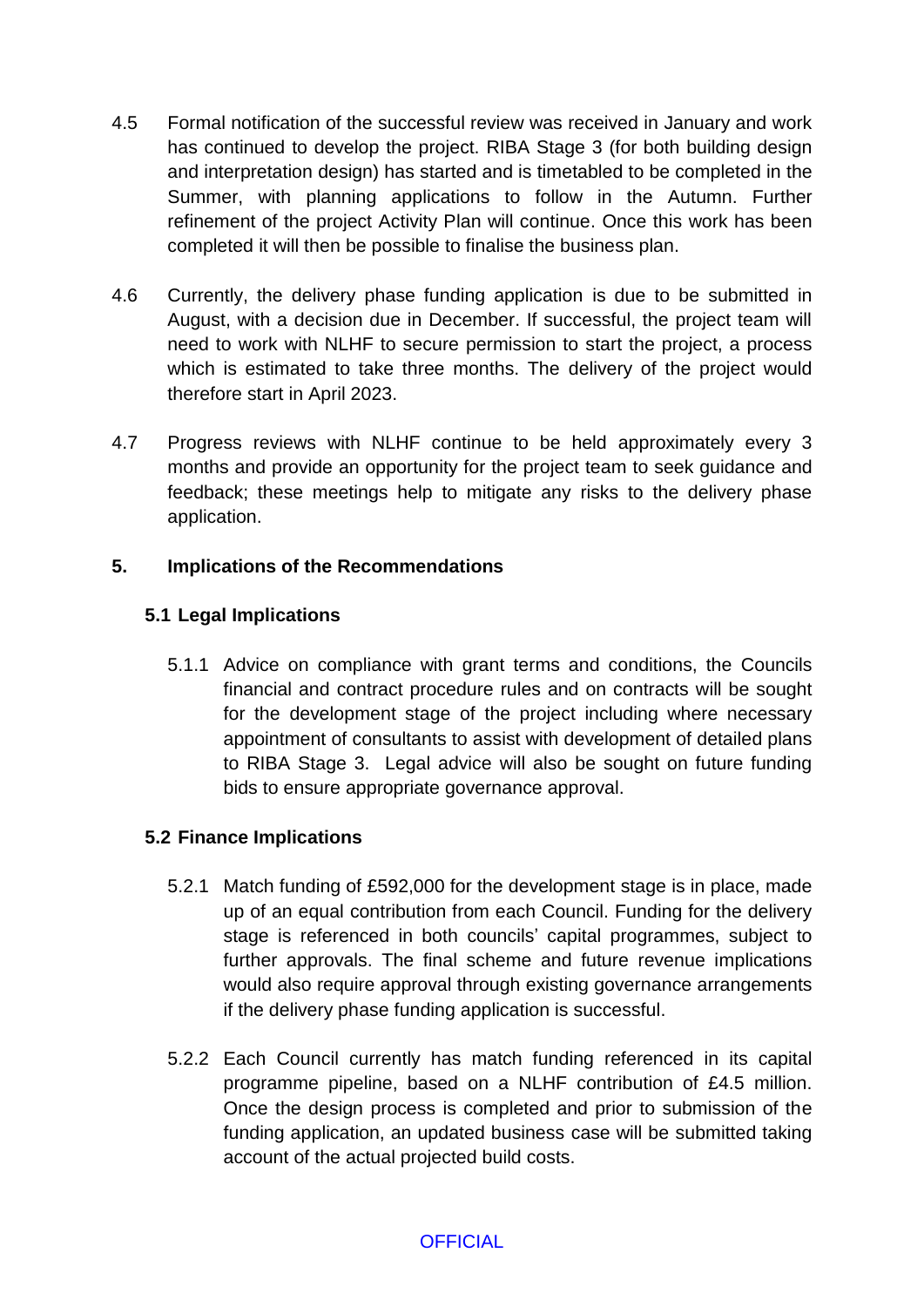The delivery programme and cost plan for the project are being developed through the Project Board, taking account of the approved capital budget, current inflationary pressures on capital infrastructure and the agreed project vision.

5.2.3 While final operating budgets can only be confirmed once the detailed design work is completed, it is anticipated that the new service model will result in changes to revenue requirements as a result of operating from two main sites and enhancing the wider programme of events and activities. These costs will be evaluated alongside the Stage 3 design work over spring/summer 2022 and will be included in an updated business case. Ongoing affordability will form part of the final delegated sign off consideration before the bid submission in August.

# **5.3 Policy Implications**

5.3.1 There are no direct Policy implications.

# **5.4 Equality Implications**

5.4.1 A central theme of the project is to diversify the audience for archives and ensure a new service is built around the needs of its target audiences. As the project develops an Equality Impact Assessment will need to be carried out in order to ensure that the project does not inadvertently have a negative impact on particular groups or communities.

#### **5.5 Human Resources Implications**

5.5.1 There are no direct Human Resources implications

#### **5.6 Risk Management Implications**

- 5.6.1 The project manager maintains a detailed risk register and risks and issues are reported to the Project Board and Portfolio Board members on a regular basis. Risks are managed by the Project Board in consultation with officers in both Councils
- 5.6.2 Ongoing design development may lead to further cost pressures. Inflationary pressures on all capital projects are significant and contingencies therefore need to be sufficient to address these. This will be subject to scrutiny as the project progresses. Should such additional pressures become evident then they will need to be addressed as part of the Councils' capital review processes.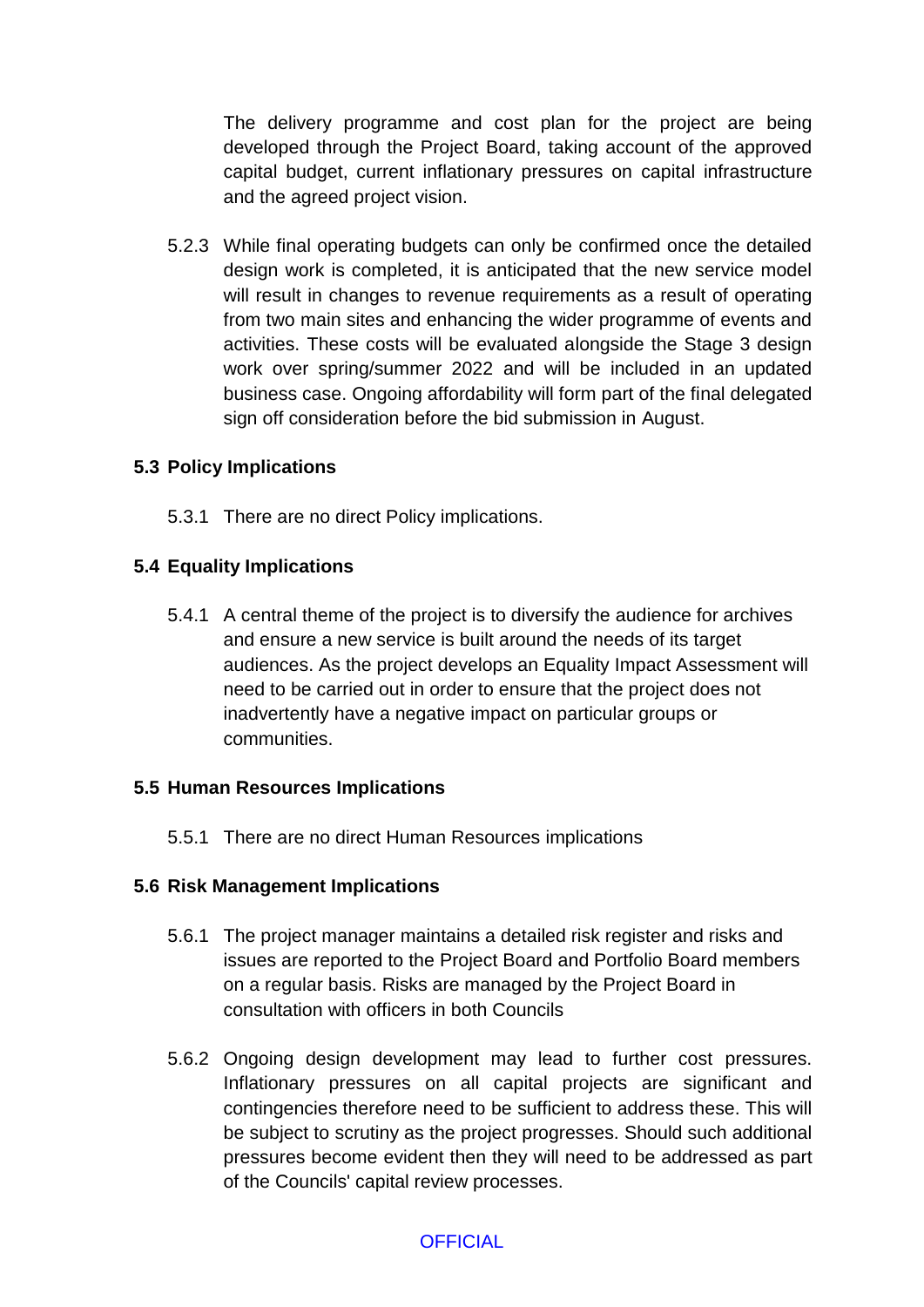5.6.3 A risk to the successful delivery of this project at this stage is that the timetable has slipped and is no longer in line with the Heritage Fund's original grant expiry date. The impact of Covid-19 has required an updated community engagement plan, while elements of the programme have been subject to change in line with the availability of specialist consultants and project staff. The project team are in ongoing discussions with the Heritage Fund about this and are requesting an extension to the grant expiry date.

# **5.7 Rural Communities Implications**

5.7.1 There are no direct implications for rural communities.

# **5.8 Implications for Children & Young People/Cared for Children**

5.8.1 There are no direct implications for children and young people. Young people are a target audience for the project and are being consulted about potential activities as the project develops.

# **5.9 Public Health Implications**

5.9.1 Activities have been developed with the aim of supporting the health and wellbeing of residents within both boroughs. The learning from these pilots will inform future project and service delivery.

# **5.10 Climate Change Implications**

5.10.1 The project design team is working to minimise the carbon footprint of the project. Current modelling indicates that the centres will be very energy efficient, while activities which link people to the natural environment through archives are being explored, with the aim of encouraging people to think about how this has changed over time and the potential impact of climate change.

# **6 Ward Members Affected**

**6.1** This report relates to Shared Services that operate across both CE and CWAC so all wards are affected in both Councils.